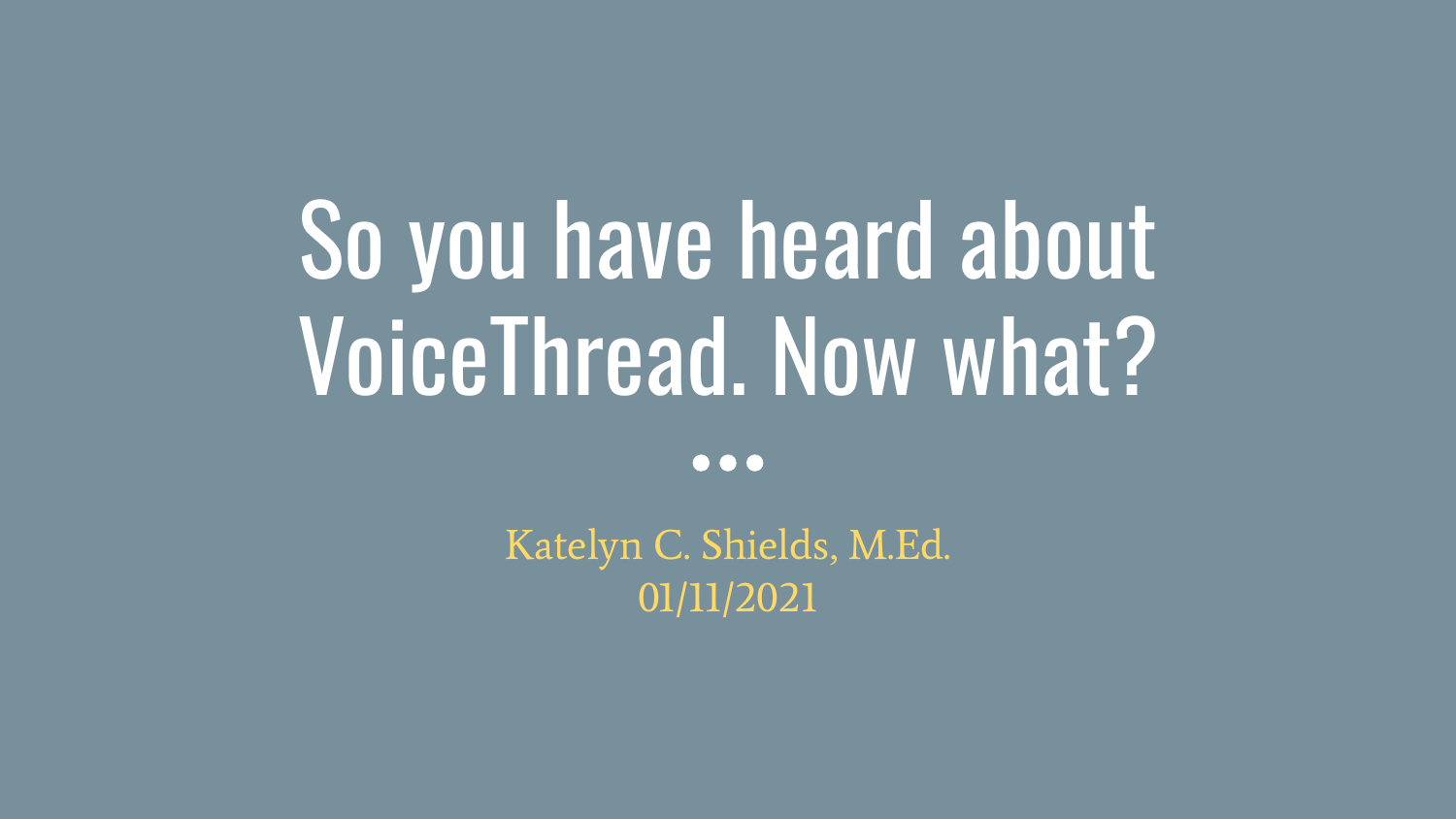### You Will Need….

The Following Link:

<https://voicethread.com/join-org/22880546/?type=2>

A CUWAA Email Address

Access to Blackboard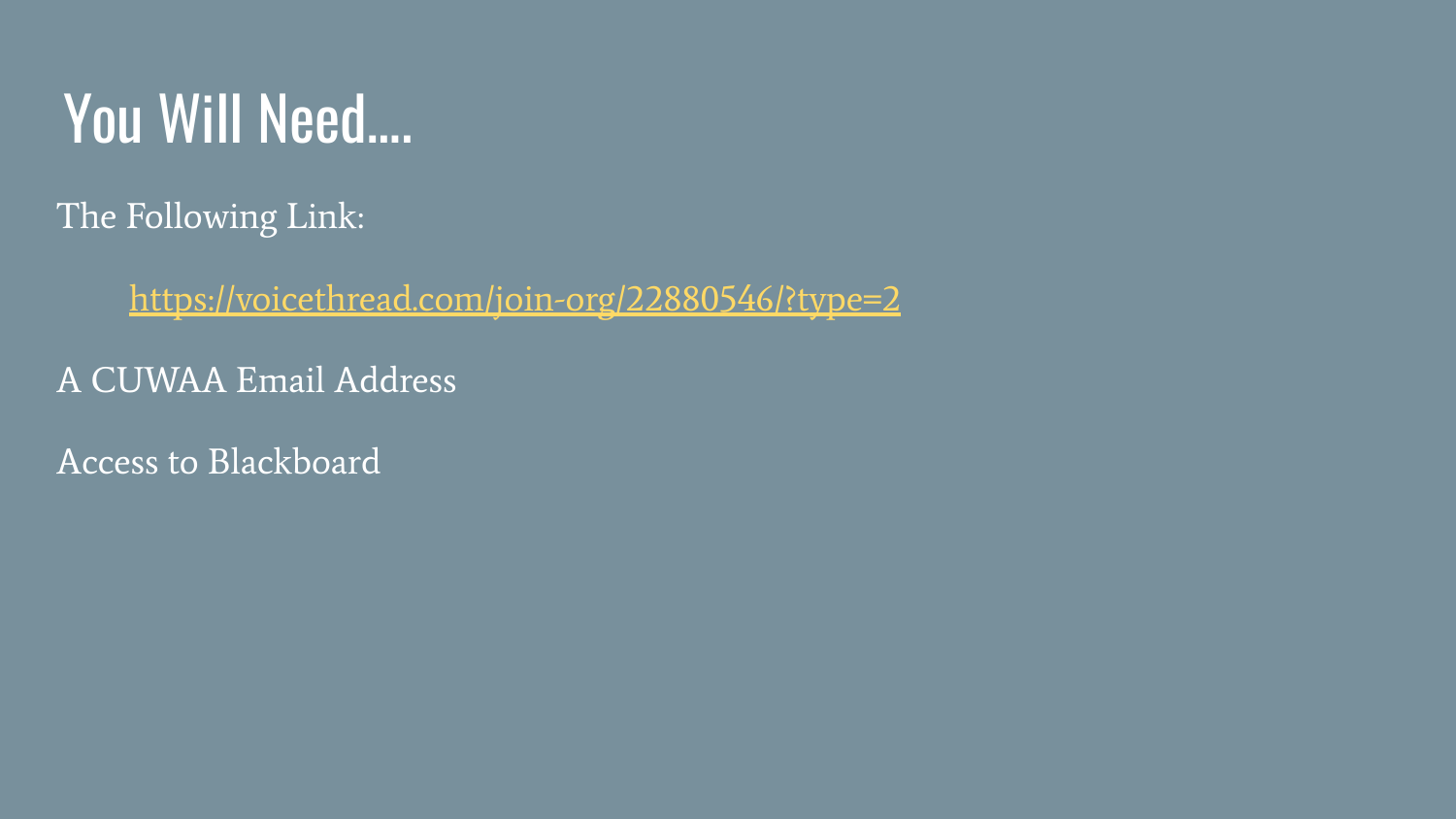# Objectives:

In regards to Voicethread, We will be able to…

- Login successfully to you personal VT home page
- Create a Voiceover PPT-- Uploading those made previously and/or full creation in VT
- Share a presentational VT in Blackboard
- Navigate the assignment creation tool in Blackboard
- Navigate the tool's tutorials and trainings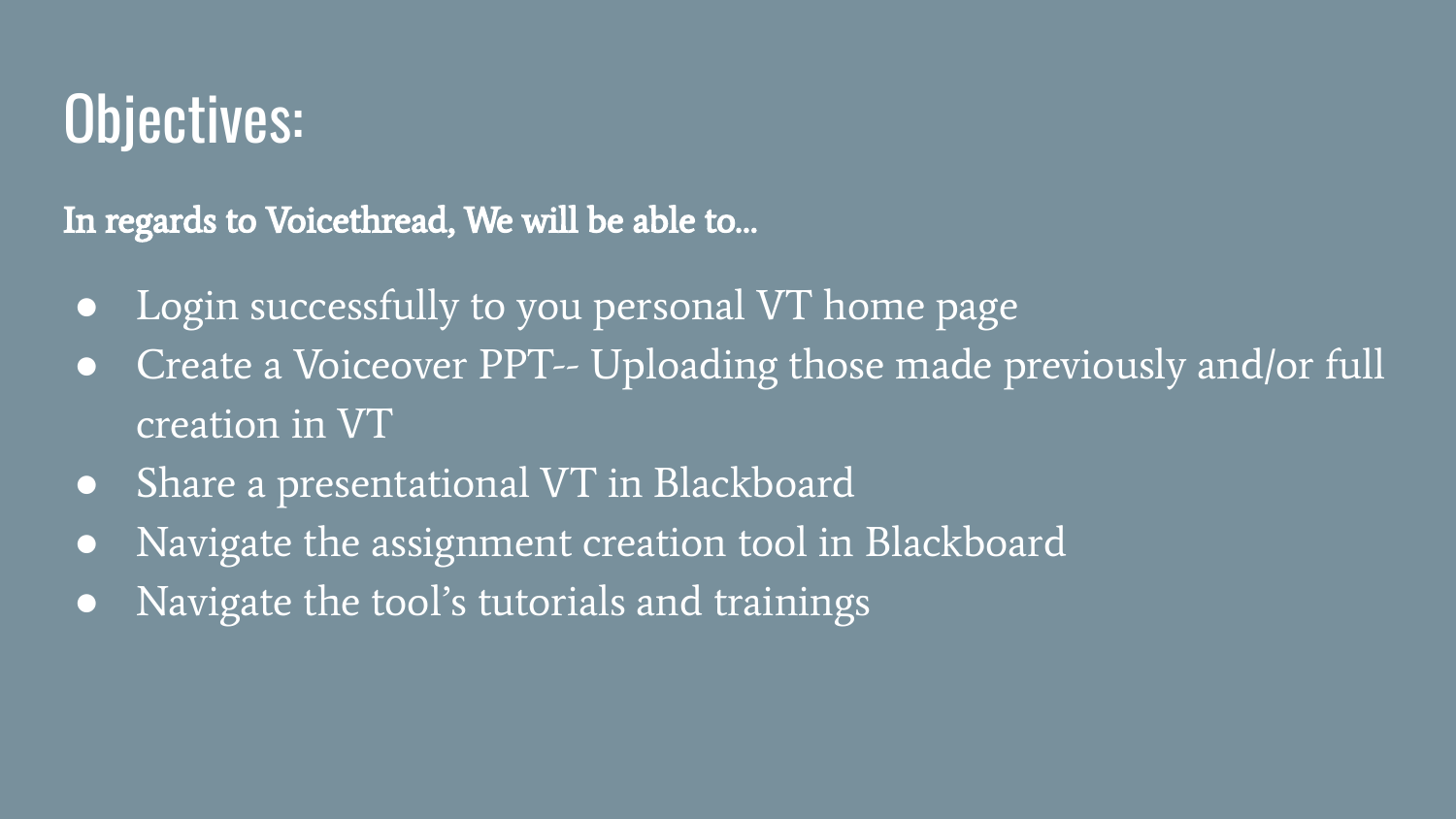#### What is Voicethread?

"A VoiceThread is a collaborative, multimedia slide show that holds images, documents, and videos and allows people to navigate slides and leave comments in 5 ways - using voice (with a mic or telephone), text, audio file, or video (via a webcam)."

- Voicethread.com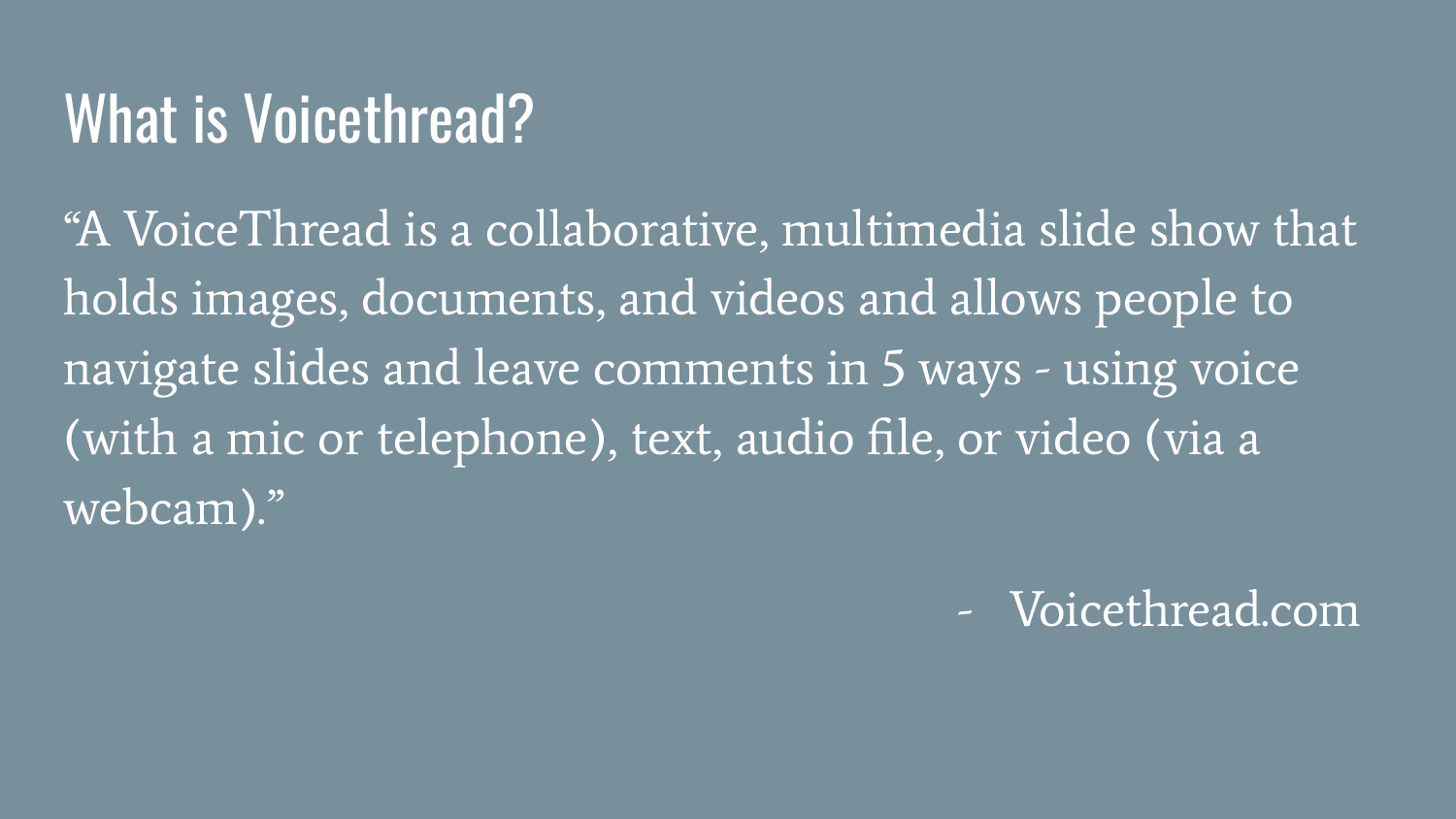### What does this mean for us in 2021 Higher Ed?

Operating in the "Post-Covid" educational sphere we are looking for ways to....

- Promote authentic, dynamic communication in the virtual space
- Provide a variety of ways to assess informally (formative assessment)
- Create flipped classroom opportunities for traditional in-person education
- Give students a wealth of opportunities to learn, share what they know, and interact with you and their peers in a way that may feel less "stale"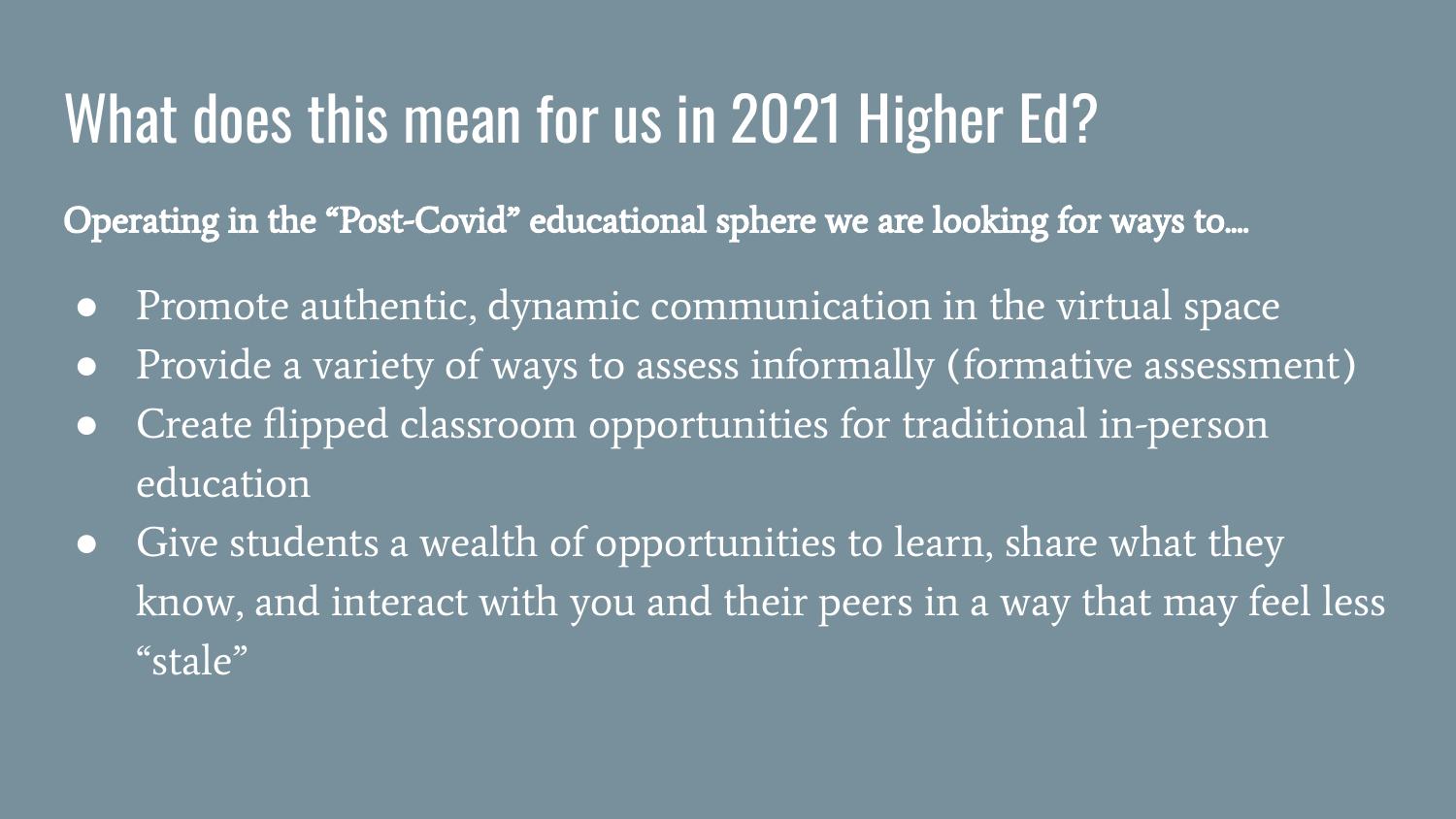# Creating and Navigating your VT Account.

- 1. Click the link provided in the presentation and zoom chat
- 2. Select "Register"
- 3. Create an account with your CUWAA email account
- 4. Confirm email/password (you should recieve an email from voicethread)
- 5. Practice with the navigation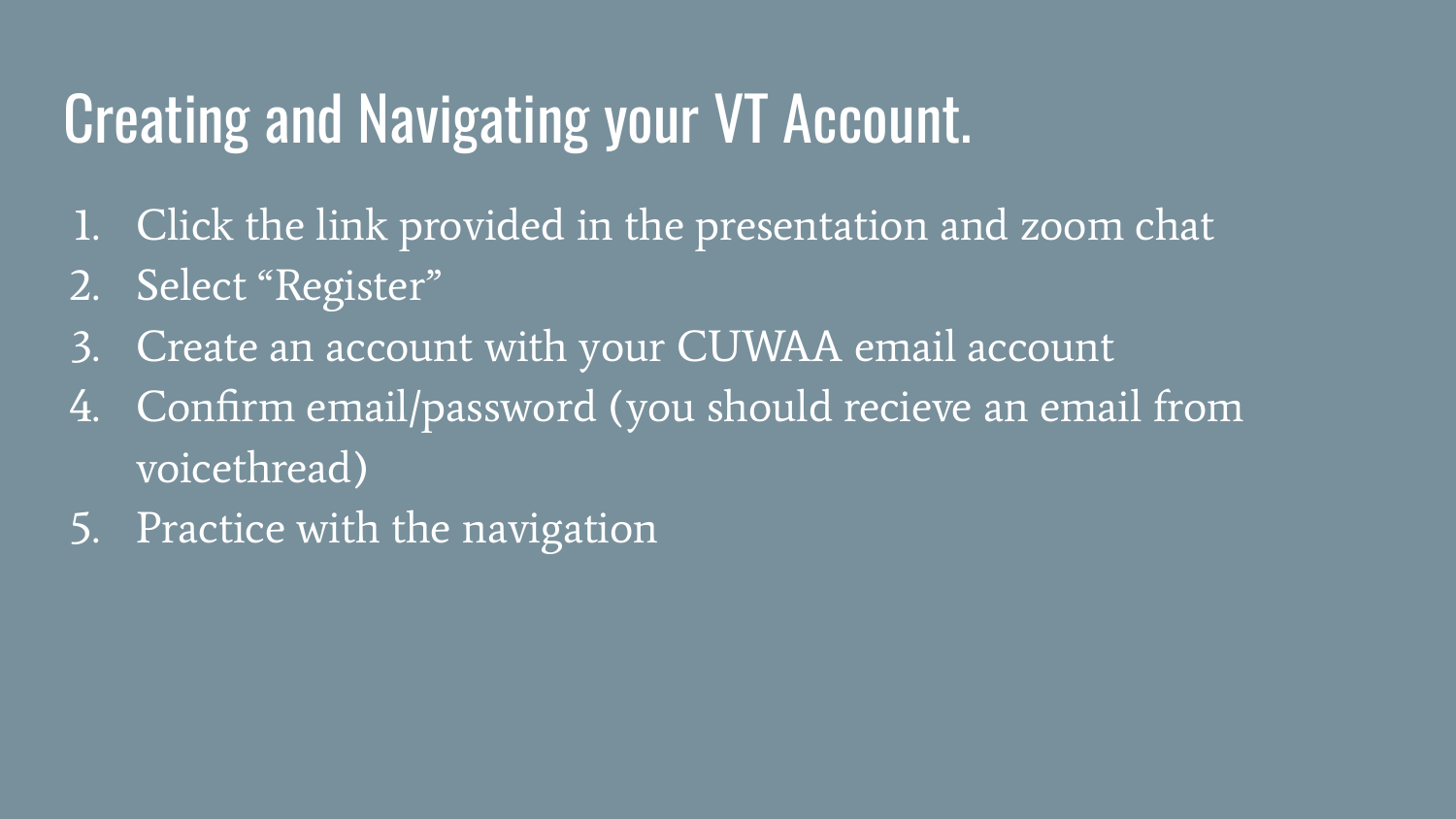# **Creating Voice Over PPTs**

- Many options exist for creating VTs of presentations with voice overs.
- This can be done with pre-recorded presentations in powerpoint, presentations uploaded to youtube, or presentations that need additional voice over descriptions.
- We will walk through each of the options briefly.
- The goal of VT is to be intuitive and user friendly-- Experiment on your own!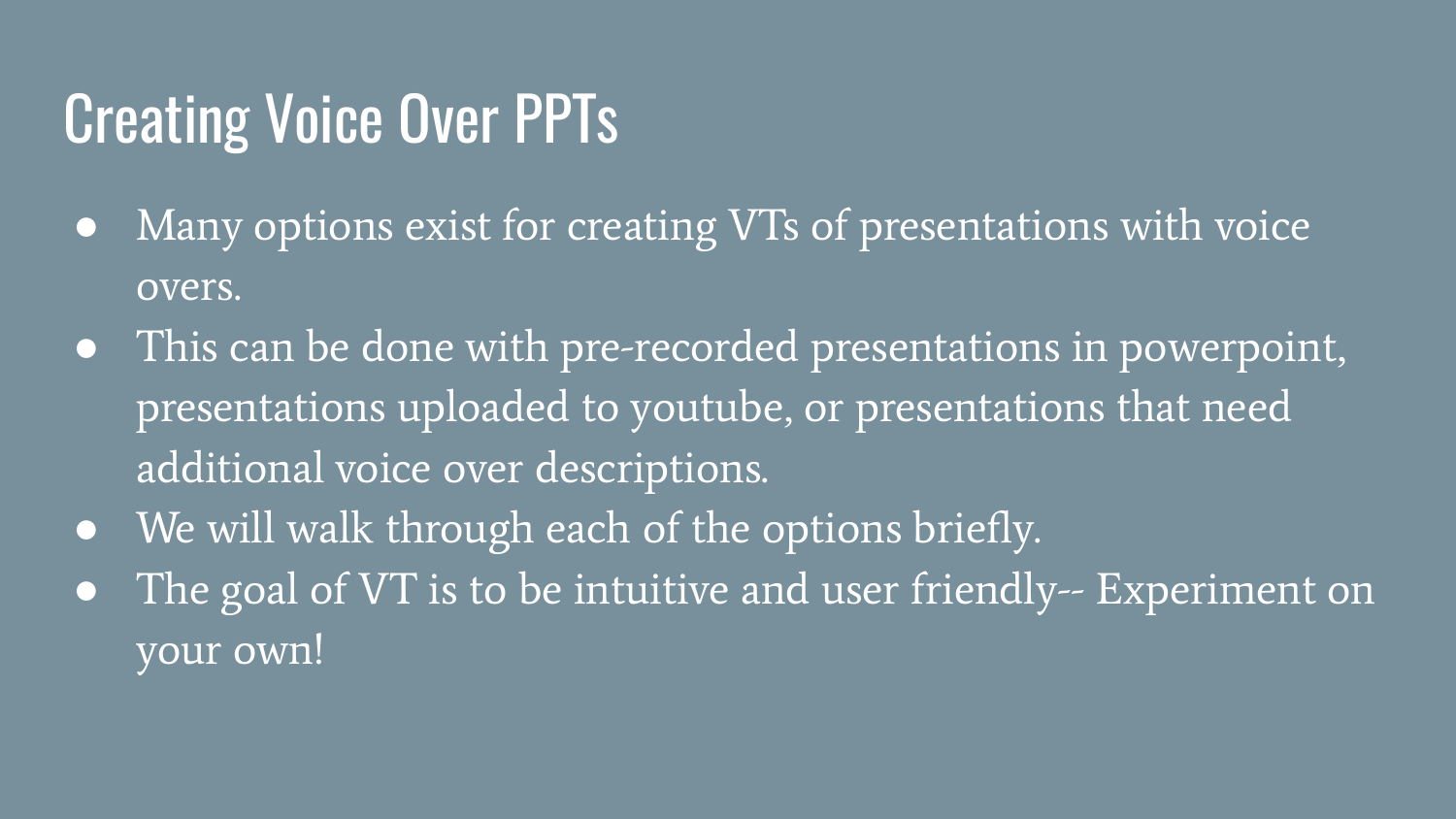#### Sharing VoiceThreads in BlackBoard

Option 1: Share a link or embed from VT into a Blackboard Item

Option 2: Create/link a voicethread under Build Content in Blackboard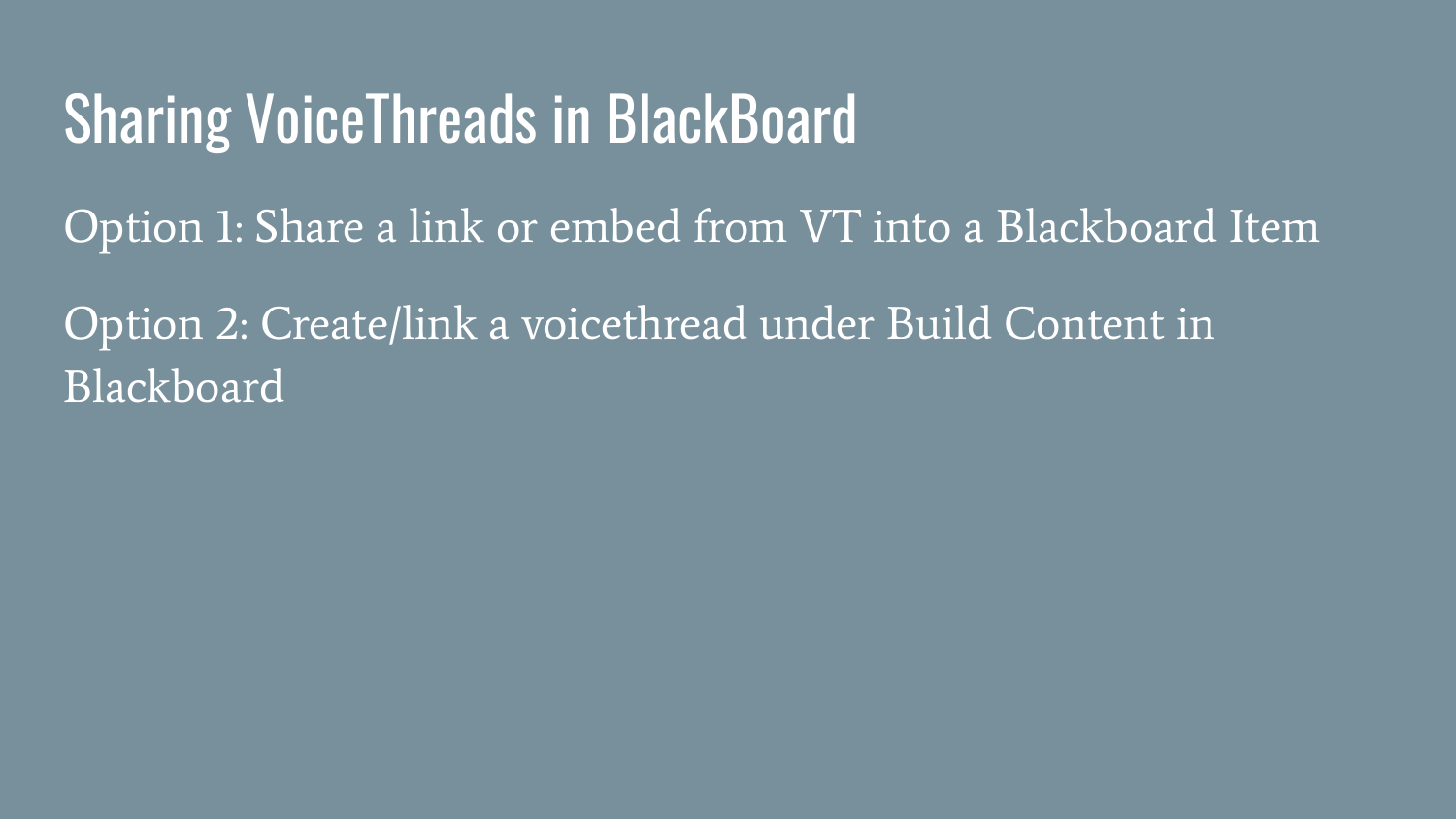# Creating VoiceThread Assignments

- In your course under Build Content  $\rightarrow$  Voicethread  $\rightarrow$  Assignment Builder
- Three types of graded assignments (see below)
- Once assignment is created, a Grade Center column is automatically added
	- 100 points default (can be changed in the Grade Center)
	- No Category by default (can be changed in the Grade Center)



Students can't skip ahead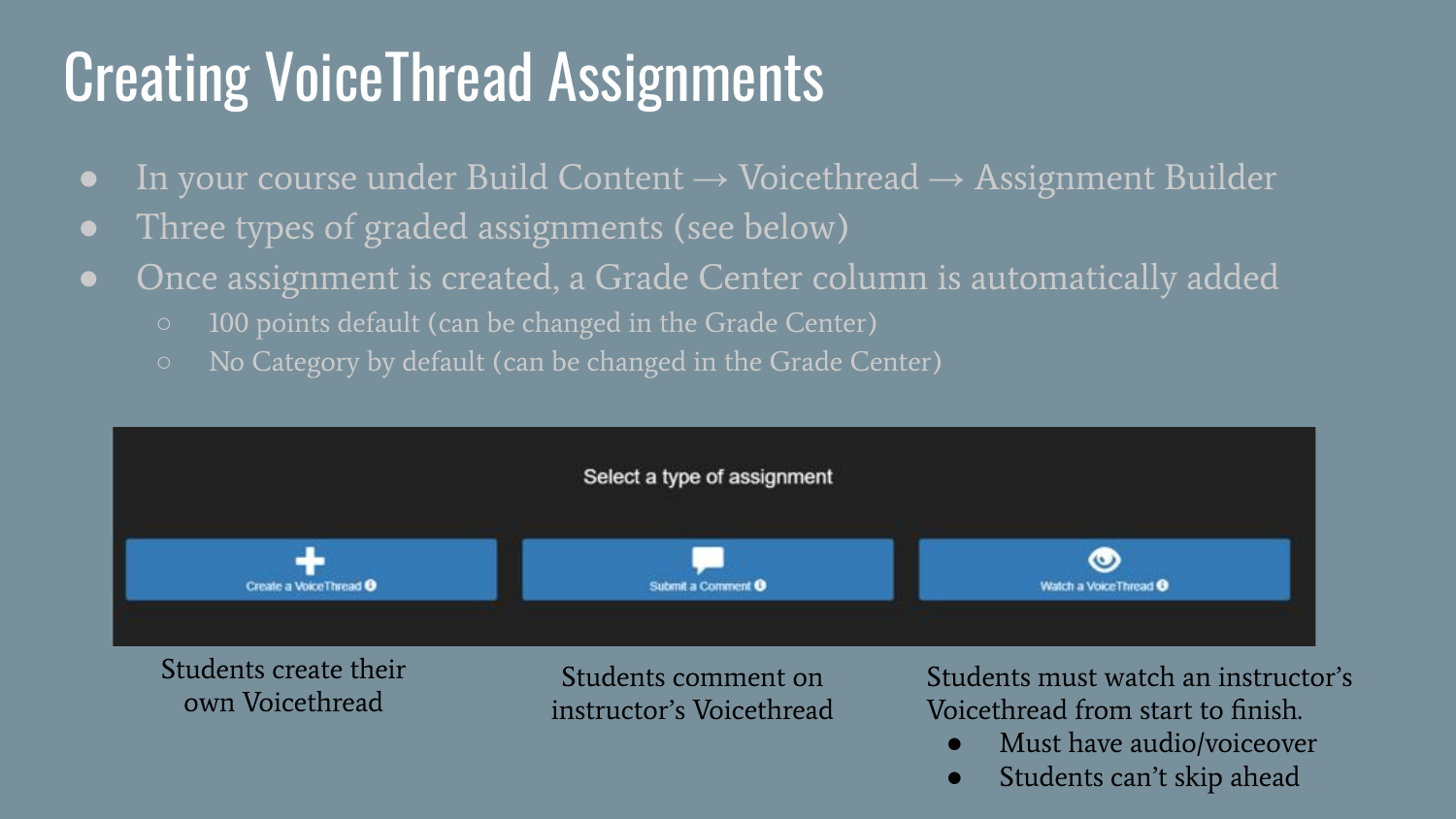# Grading VoiceThread Assignments in Blackboard



- Click on the Voicethread assignment link to see submissions.
- Click on a name to see that person's comments.
- Enter the grade in Voicethread (upper right corner). Grade MUST be entered as a percentage (not a raw score/points).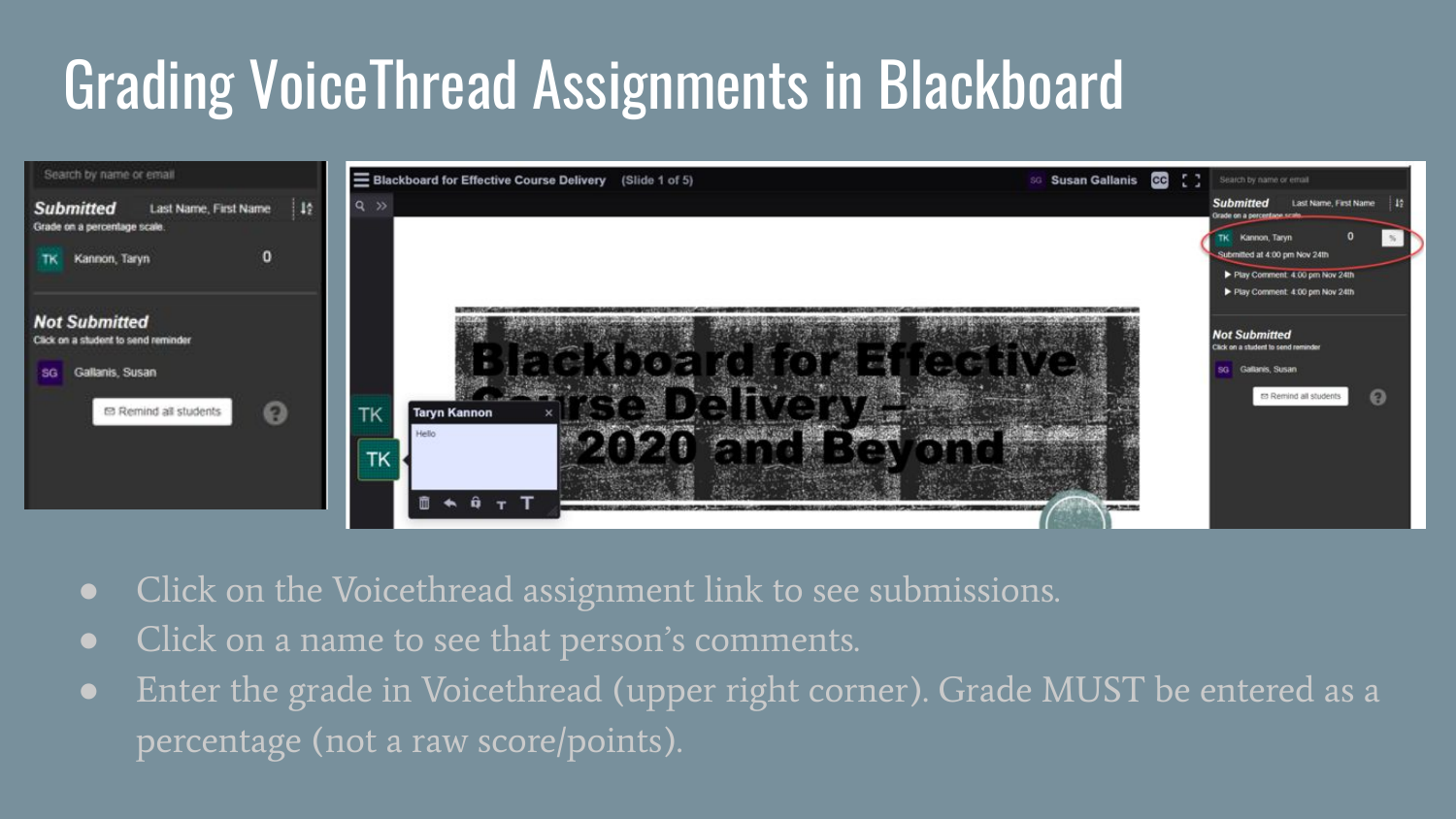# Learning/Professional Growth Opportunities

Free Trainings: <https://voicethread.com/workshops>

Training Library:<https://voicethread.com/library>

Tutorials:<https://voicethread.com/myvoice/browse/threadbox/890/>

Higher Ed Resources: <https://voicethread.com/myvoice/browse/threadbox/118/>

Certification: <https://voicethread.com/vce>

Youtube Channel: <https://www.youtube.com/channel/UCXggZ2yUPudu9EKx5ZtrdAw>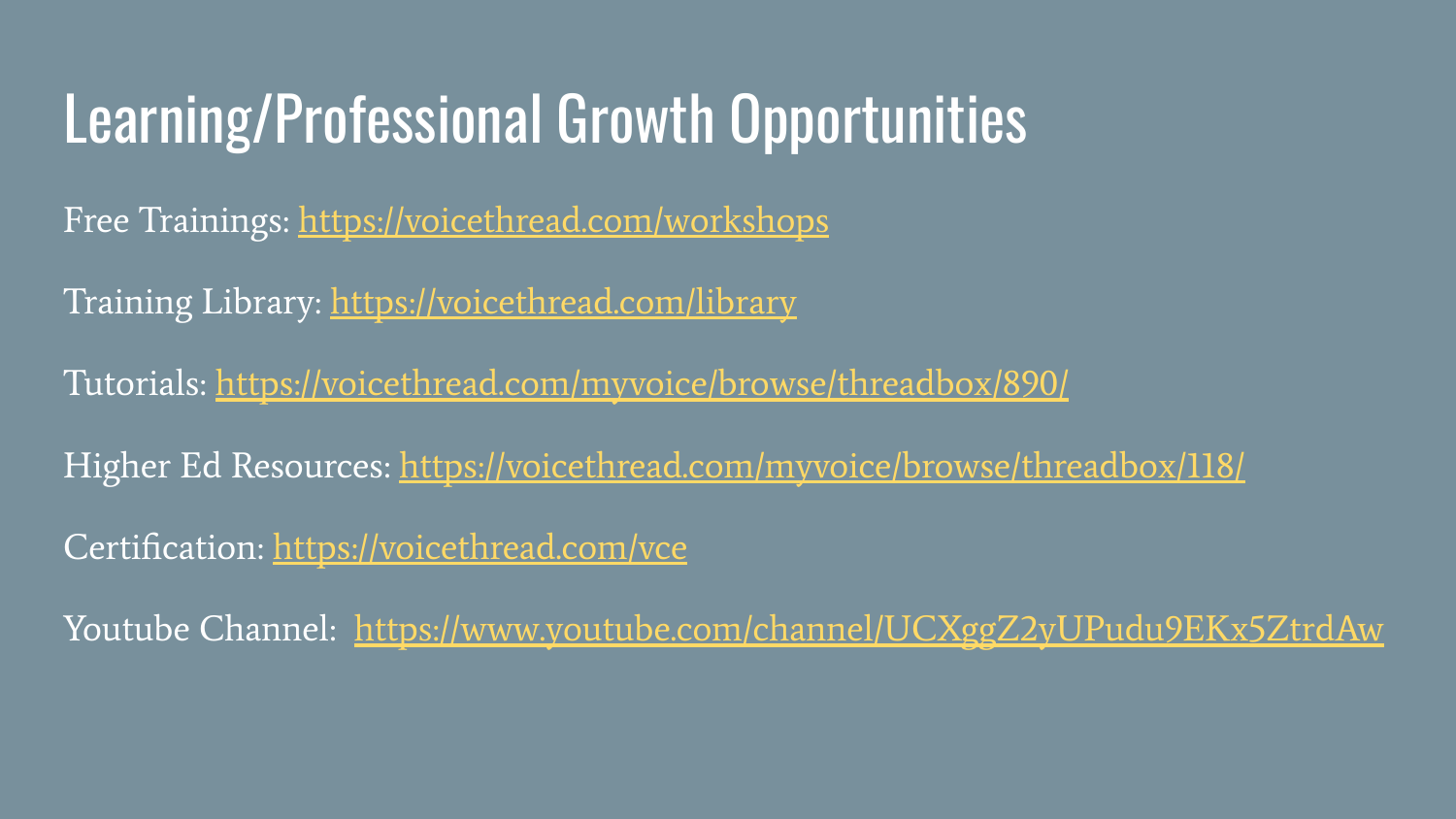# Contact Information:

- Katelyn C. Shields
- [katelyn.shields@cuw.edu](mailto:katelyn.shields@cuw.edu)
- Office Phone: (262)243-2195
- Susan Gallanis
- [susan.gallanis@cuw.edu](mailto:susan.gallanis@cuw.edu)
- Office Phone: (262)243-2007